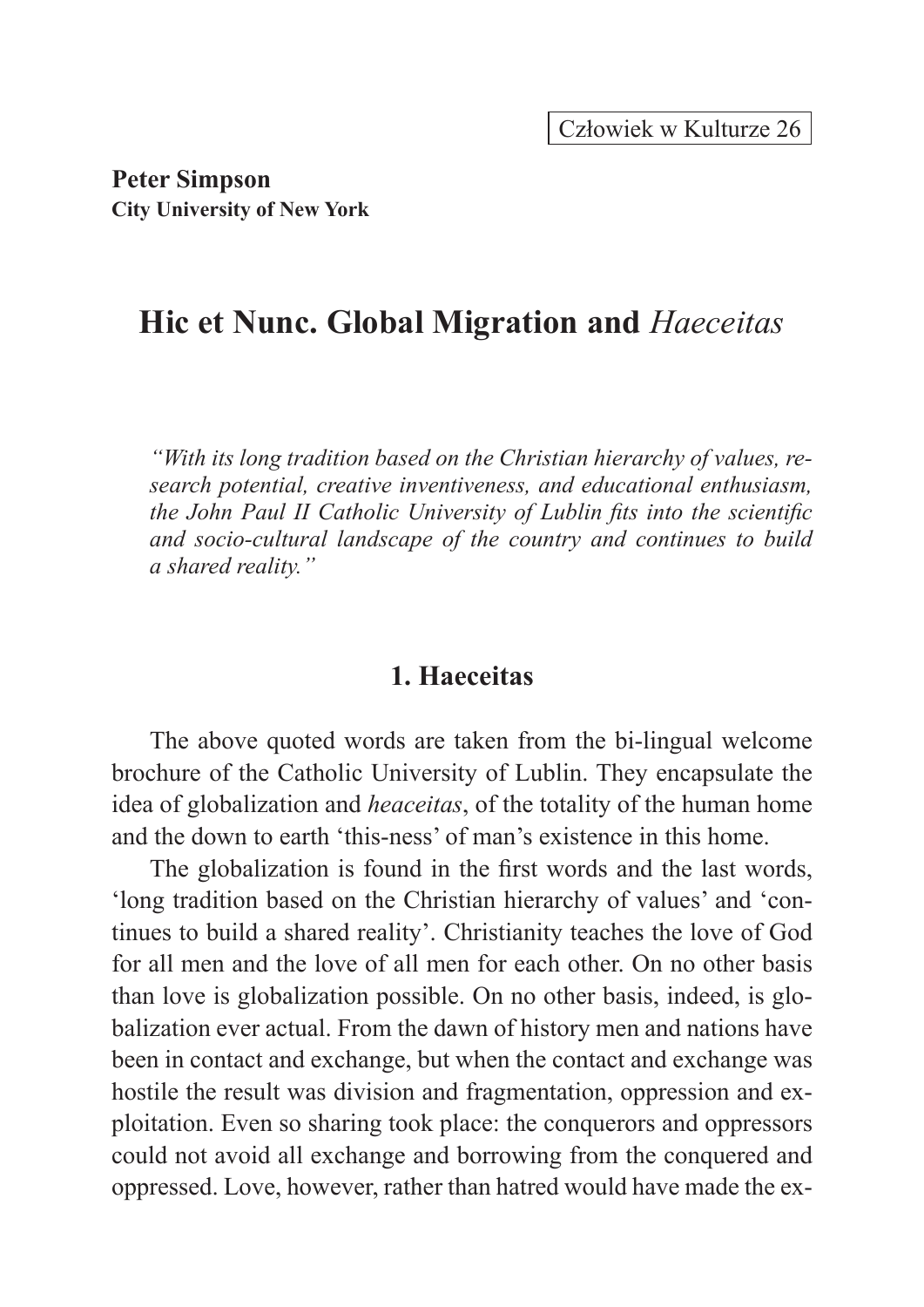change and borrowing immensely more beautiful and beneficial. The 'shared reality' would have been a full and free participation and not a stunted and resentful dependence.

The *haeceitas*, on the other hand, the here and now 'this-ness' of actual existing, is found in the simple fact of the John Paul II Catholic University of Lublin. For the university is a particular entity marked as such by a particular place and time: the place of Lublin and the time of and after John Paul II. This particular university is also described as fitting "into the scientific and socio-cultural landscape of the country," that is, as being defined even in its intellectual existence, to say nothing of its material and geographical existence, by place and time.

These opening words tell us quite emphatically that mankind is at the same time one and different: one in global participation, different in the where and when of the participation.

### **2. Global Migration**

Turning, then, to the where and when of globalization today, we face, in our present here and now, the question of mass immigration. Why are so many people now immigrating? Or more precisely, for what and whither are they immigrating, and from what and whence are they immigrating? Generally, we may say, they are immigrating *for* a better life (however undefined the idea of 'better' may be) and *to* a place, Europe or the United States, where they suppose a better life to exist. They are immigrating, by contrast, *from* a worse life or even indeed an intolerable life, notably from the Middle East and parts of Africa and South and Central America. Life in these places has become intolerable not because of natural disasters, or not primarily, but because of the actions of other countries, especially the United States and Europe, in the so-called war on terrorism or against the lingering remains of communism.

War can in principle be just and justly carried out, but the conditions are strict. John Paul II said as much several times during his pon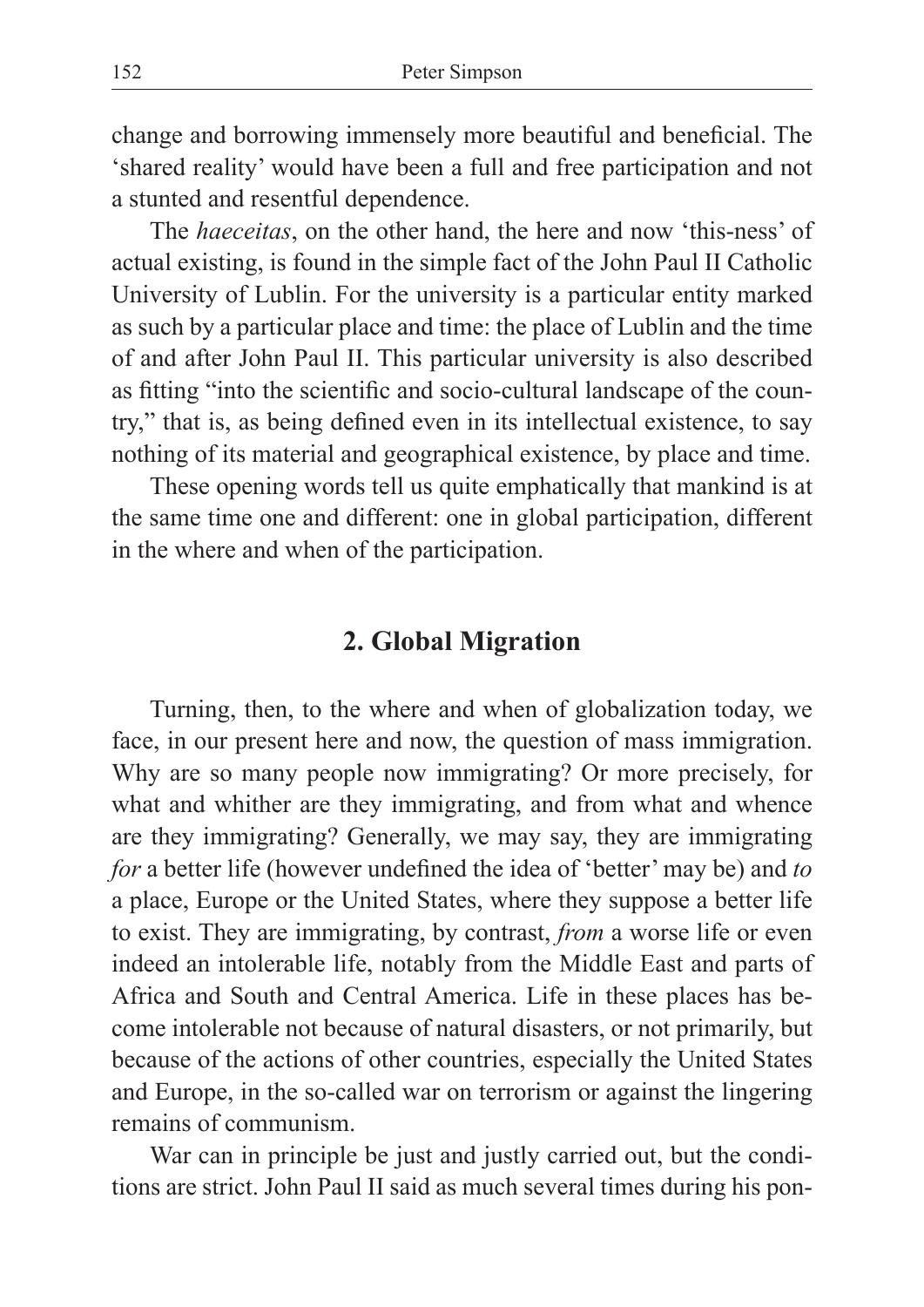tificate, but he also said, and more emphatically, that even just wars often cause more harm in the end than they remove or were meant to remove. John Paul II's views here are complex and deserve a treatment by themselves,<sup>1</sup> but they seem correct about the effects of war in modern times and especially about the war on terrorism. The situation in Iraq, Afghanistan, and latterly Libya and Syria, has not been improved but made considerably worse by the recent interventions of Western powers. One might say similar things about the actions of these powers in Africa and about the actions of the United States in Mexico. The facts are hard to weigh and properly to penetrate (many of the details have been kept hidden by the governments involved). The visible results nevertheless are clear, namely the present, massive increase of immigration from the Middle East and North Africa into Europe, and from Mexico and South America into the United States.

There are other causes too, which are internal to Europe and the United States. Perhaps the chief of them is the decline of religion in First World nations and the consequent emptiness of heart, or what Mother Teresa of Calcutta would describe as spiritual poverty. Such poverty is a worse poverty than the material poverty that her religious order was founded to relieve. First World countries have become practical apostates from their ancestral Christian piety and have, largely as a result, suffered a prolonged decline in population as well as in morals. Fine houses are built but not fine families, increase of wealth is pursued but not increase of children, enjoyment of physical pleasures is embraced but not enjoyment of moral nobility. Nations can give up reproducing themselves if they wish, but they cannot at the same time expect that the resulting void will not be filled from somewhere else. Nor can they expect that empty hearts will not ache or will not engage in self-destructive egoisms in a vain attempt to escape the pain.

<sup>&</sup>lt;sup>1</sup> An attempt at such a treatment can be found in my 'Transcending Justice. Pope John Paul II and Just War.' *Journal of Religious Ethics,* 39 (2011): 286-298, and also in my *Political Illiberalism* (Transaction, 2015), chapter 9.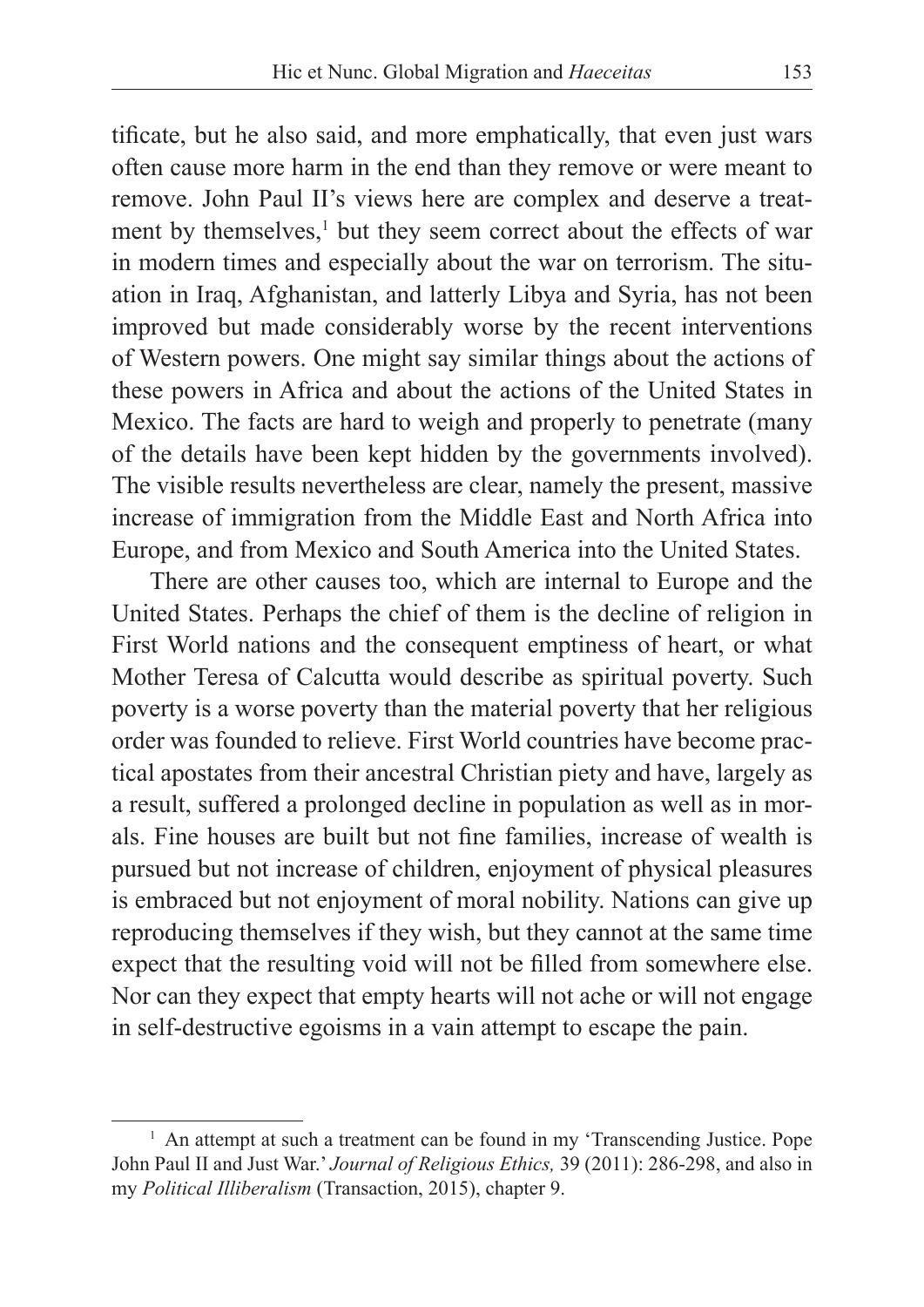Herein however lies a paradox. Western countries became desirable and prosperous places to be, and so places attractive to immigrants, because of traditional practices and achievements. For it was traditions of hard work and of the free employment of human ingenuity and enterprise that made Western countries desirable and prosperous. But the traditions have atrophied, if they have not in some places been outright abandoned. Without these traditions, especially in sound morals and Christian piety, the achievements will be lost. They are already being lost. The consequence is that the immigrants coming to the West to enjoy the achievements of the West are coming to achievements that are already collapsing. The immigrants are coming, that is, to a place where, in the not too distant future, there will be no reason for immigrants to come. There will be nothing worth coming for.

The way the immigration is happening, or being allowed to happen, is also destructive. Fine phrases are being used by Western politicians and pundits to justify the open immigration policy, the phrases of human equality and rights. These phrases are specious because there is nothing solid in them. They are, as actually used, empty slogans whose meaning is so unspecific, and deliberately left so unspecific, that they can in practice be put to justify almost any policy, charitable, naïve, or sinister. The phrases nevertheless do have a sound meaning and a legitimate use, and we can again appeal to John Paul II to be our guide. Appeals to equality and rights have truth and are just only as founded on human dignity, and human dignity is above all the dignity of the person. A person is essentially a being that is free, or a self-determining cause of his own lived existence. A free being is something or someone that knows and acts on the truth. Freedom and truth are inseparable, for freedom and self-determination require that there be something to choose and something to determine oneself for. This something can only be the good, for the good is the universal name for what is worth choosing and worth imitating and worth admiring. A thing does not become good because we choose it; we come to choose it because it is good. Or rather we come to choose it because we judge it to be good. To judge something to be good is to judge it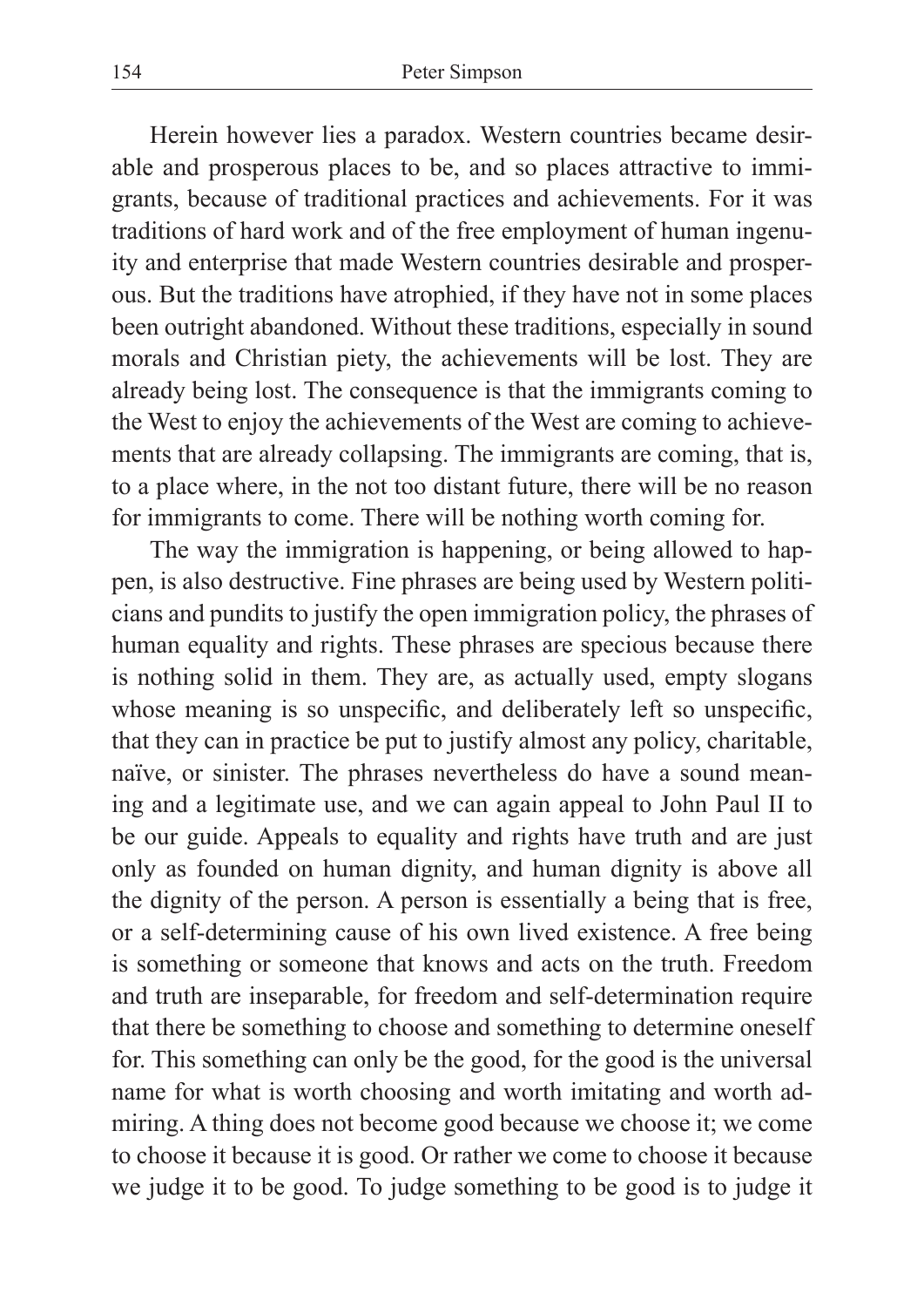to be truly the good it is judged to be. Freedom does not want to be deceived; it wants the truth, the truth about the good.

People may think, or at least be persuaded by psychological propaganda to think, that whatever they judge to be good is good for them. But very little experience is needed to show that the judgment is false. Legion are the people who got what they wanted and did not find it good, or not the good they wanted. The sensible reaction would be to admit that the good is not whatever we judge it to be but something we must seek out the truth of. In practice, and because of the psychological propaganda, the reaction is different: the good we first wanted is still judged to be the good we want but its failure to satisfy is blamed on outside forces that cheated and tricked us. The passion for the good originally wanted, instead of forcing us, by its failure of satisfaction, to recognize our fallibility and our need first to develop wisdom and moderation, grows not only stronger but angrier and more violent. Global immigration displays all these features: a passion for a good denied at home, a rush to get to a place where the good is believed to be, anger and violence not only in the attempt to get to that place but also in the reaction (from immigrants and natives) after the place is reached and the good sought for either is not found or does not satisfy.

## **3. Truth and Freedom and Faith – the Global in the Here and Now**

Such reflections about truth and goodness and freedom in general and about current immigration in particular are simple and elementary, but what they tell us about choice and about global immigration is ignored or denied, especially in the First World. The one truth we now all know for sure and that indeed we are taught from earliest days at school, is that the truth is what we say and the good is what we choose, and that if anyone dares to say or think otherwise he is evil and wicked. The paradox is blatant. It is 'true,' we say, that 'the truth is what we say.' It is 'good,' we say, that 'the good is what we choose.'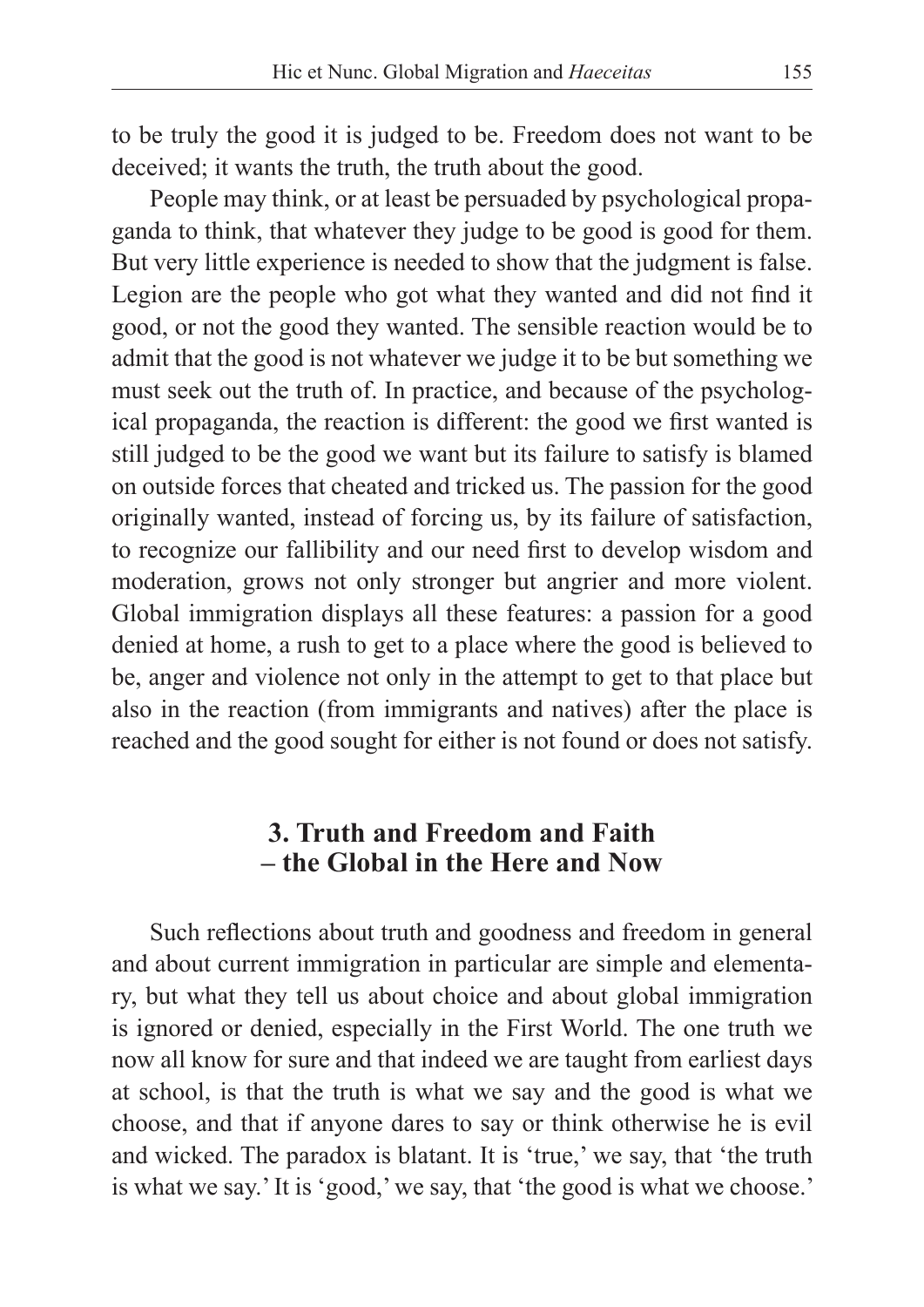To say anything else is 'false' and 'bad.' We refute ourselves in our very speaking.

The sophist, perhaps, will dismiss this paradox as mere word-play, a logical puzzle to amuse those who live in ivory towers. Would indeed it were so. In fact the paradox has escaped the ivory towers and roars like a lion through the First World 'seeking whom to devour'. The true is what you make it to be, roars the lion, 'the good is what you choose it to be. But what do we make, and what do we choose? It all depends on who we are. A child, we say, thinks and chooses childish things. Of course. What else could a child think and choose? It thinks and chooses as it is. So do we all. What then are we? The paradox makes it clear: it has cut thought and choice loose from reason and truth. Remove reason and truth from human thought and action, and all that is left is passion, the passion that moves us as the senses move them. The cruder, then, the external influences that move the senses and excite the passions, the cruder the thoughts and the choices. The results are not hard to predict or, now, hard to observe.

In a sense it was always so. We all start as children, as creatures of immediate impressions and feelings, and we all start behaving and loving impulsively as children. Nothing more can be expected of children; indeed the simple nothings of childish ways are even enjoyable; they charm us with their careless innocence. But we expect children to grow up and to become progressively maturer in what they think and what they want. Children grow up under the loving but forceful discipline of parents and teachers. They will, however, stay as children, feeling and loving childish things (however adult the outward form of these things may sometimes appear), unless they are educated out of them. The great human struggle is to civilize the child into the man. We call civilizations civilizations precisely because they are concrete examples of how different peoples have civilized their children into men. Western civilization now, because of the paradox, aims only to civilize children into children: what we did childishly as children we now do consciously and of set purpose as men. Our passions, whatever they are, are good and true because we say and choose so.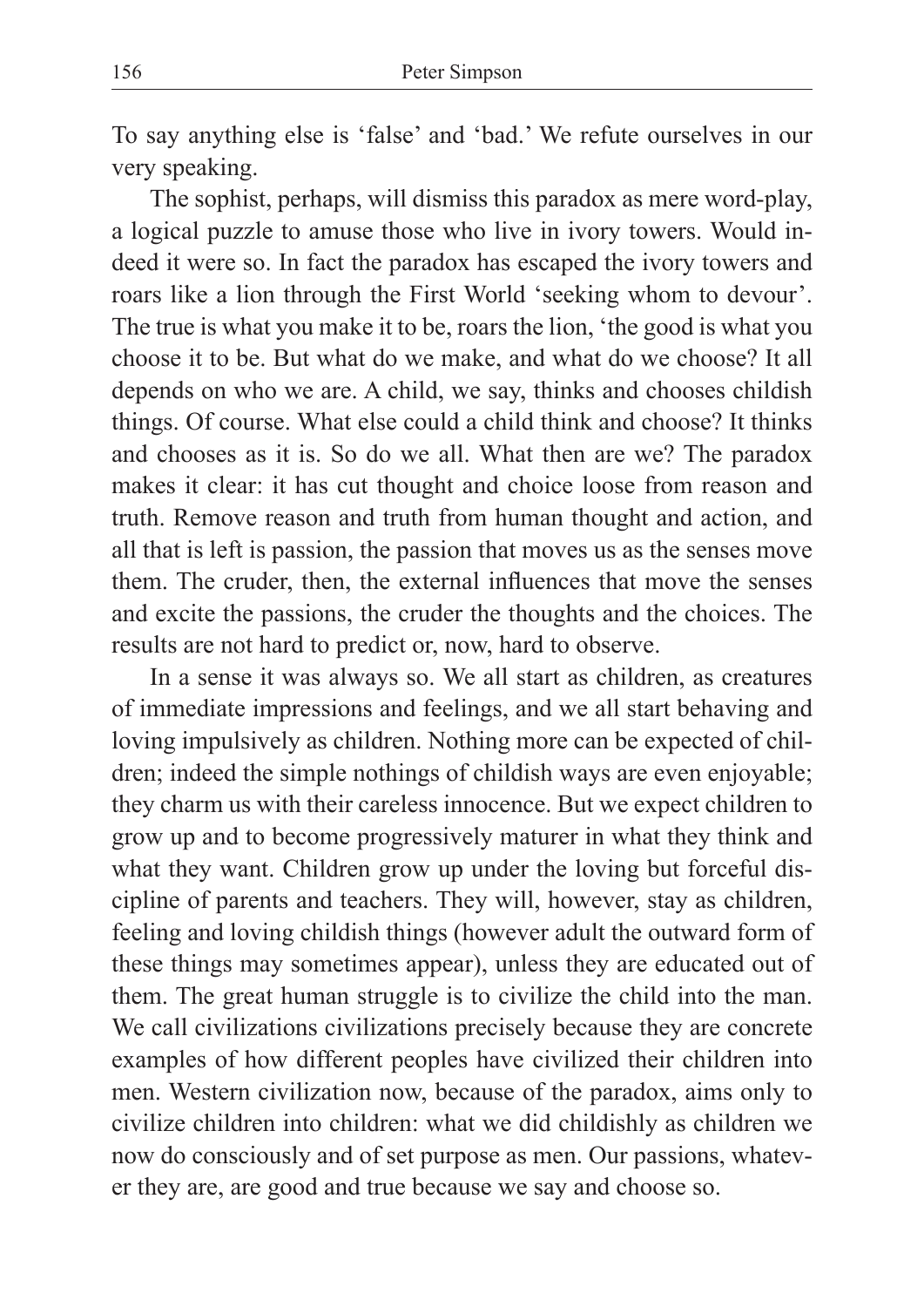Time was when Western civilization, and world civilization, was founded on something else. 'Whom resist,' said the old civilization in response to the roaring lion, 'strong in faith' (*I Peter* 5.8-9). What faith? The Christian, the Catholic faith. The essence of that faith is the true and the good, and the true and good not in some abstract philosophical speculation fit for ivory towers, but bodily and concretely in ordinary lives. The faith has faded in the First World, but it is not dead. It cannot die, at least not in itself, for it is divine in itself. But it can die in us. It can die especially in the First World where once it lived. How does faith, how does truth, how does goodness not die but live? By being believed and loved, by being said and done.

Let us then, who still hold to the faith, believe and say it, love and do it – in this very now, in the very *haeceitas* of the where and when of what we are. The thing is not so hard. Take the global immigration the First World now faces. What is the truth and goodness that faith says about immigrants? 'Welcome the stranger. Feed the hungry. Clothe the naked.' 'What you did to the least of these my brethren, you did to me.' 'Love one another as I have loved you' (*Matthew* 24, *John* 13).

Immigrants of all kinds have equality as human beings and have rights as human beings: the equality and the right to be welcomed and cared for, but the equality and the right as well to be so welcomed and cared for in the name of Christ. Immigrants are newcomers in a foreign country. Do they not have a right to know what country they are in and with what persons they are going to live and among what traditions they will now spend their days? Indeed they do. They have therefore a right to be welcomed in the name of Christ. If they are not welcomed in the name of Christ their right, their dignity, their equality is being denied.

What does it matter that the immigrant has another faith and other traditions? He has come to this faith and these traditions. Has he not a right to know both? Has he not a right to know both as they truly are? But the Christian, the Catholic, faith is nothing without charity. The immigrant is not truthfully welcomed if he is not welcomed in the name of Christ and loved in the name of Christ.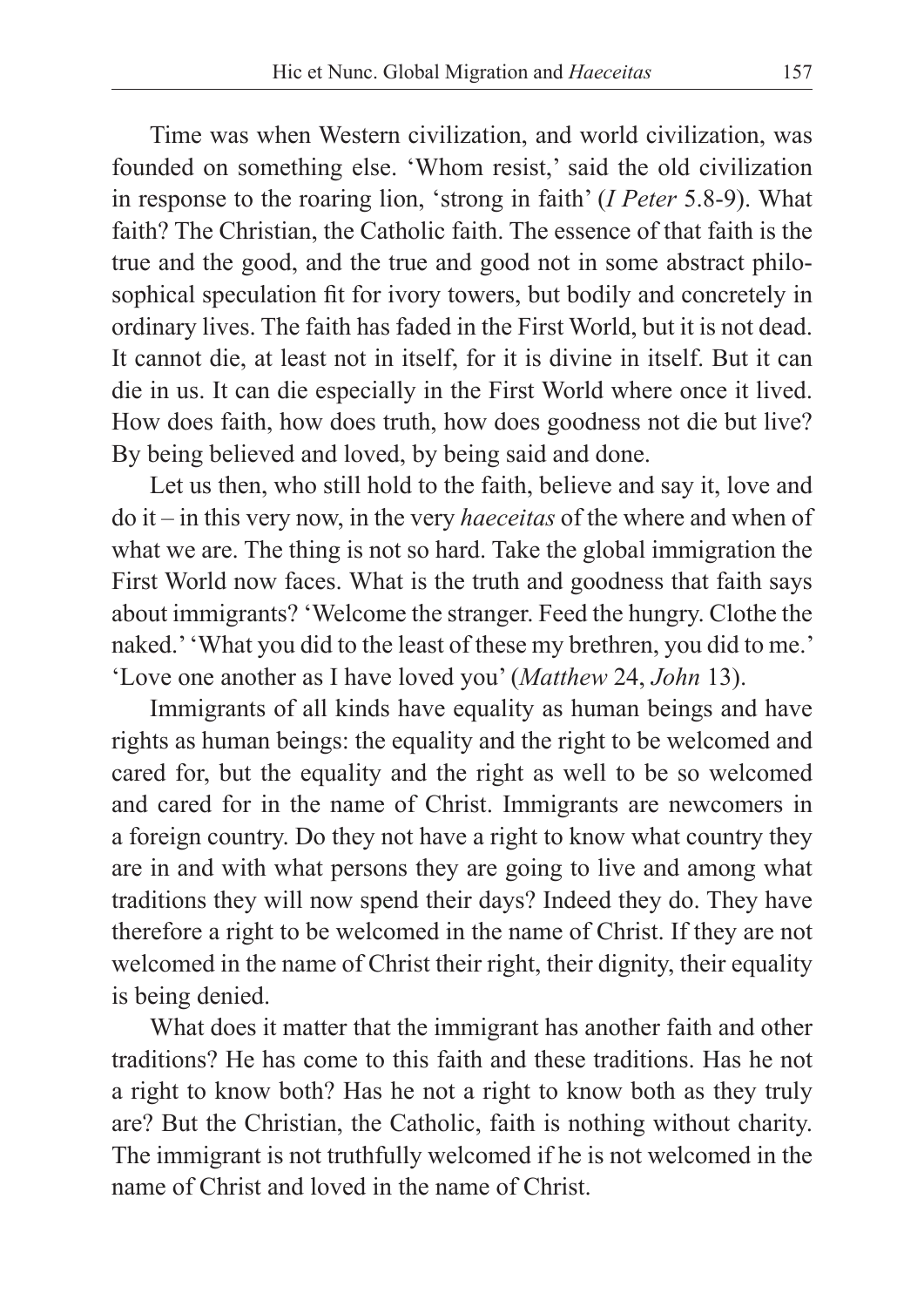Here is the *haeceitas* and globalization of this essay. The *haeceitas* is the First World now; the immigration is the globalization now. The *haeceitas* is what the First World essentially is now, and the globalization is what the immigrant essentially is now. The *haeceitas* cannot be the paradox mentioned earlier. A paradox is not and cannot be the essence of anything. The faith, by contrast, can be, especially when the faith in concrete persons defies the paradox and asserts boldly both the true and the good. The immigrant, too, however global in his different origins, is not an amorphous other nor are his rights and his dignity empty sounds. They are universal realities that all men share because they are all men. The immigrant is a stranger at the gate who, because he is a man like all men, is an image of the suffering Christ – this Christ, the true Christ, whose revealed presence is the authentic form of the First World, for it is the form that made the First World. The immigrant is to be welcomed by the First world expressly in its form as First World, in the name of Christ and as Christ.

The *haeceitas* of present immigration is evangelization, global evangelization. Not evangelization to a globe far away that must be traveled to, as the ancient missionaries once did, but to a globe that has arrived on our doorstep and must be cared for on our doorstep. Cared for, indeed, not just with food and clothing and shelter, but above all and primarily with truth, the truth about the faith that teaches the feeding and clothing and sheltering.

'Be strong in faith.' Be strong: that is, be confident, assured, open in asserting what and who we are. In faith: that is, in the firm conviction of eternal truth and eternal goodness. The thing is already being done, for already there are reports of large numbers of immigrants wanting to become and actually becoming Christians. In their own countries (for many are Muslim), conversion is forbidden on pain of punishment or death. Here where they are immigrants conversion is free and untrammelled. Let us then be true to what we are here: Christian and Catholic. We have but to speak. The roaring lion is no threat. 'Whom resist strong in faith,' because, after all, the Incarnate God will slay him 'with the breath of his mouth' (*II Thessalonians* 2.8),